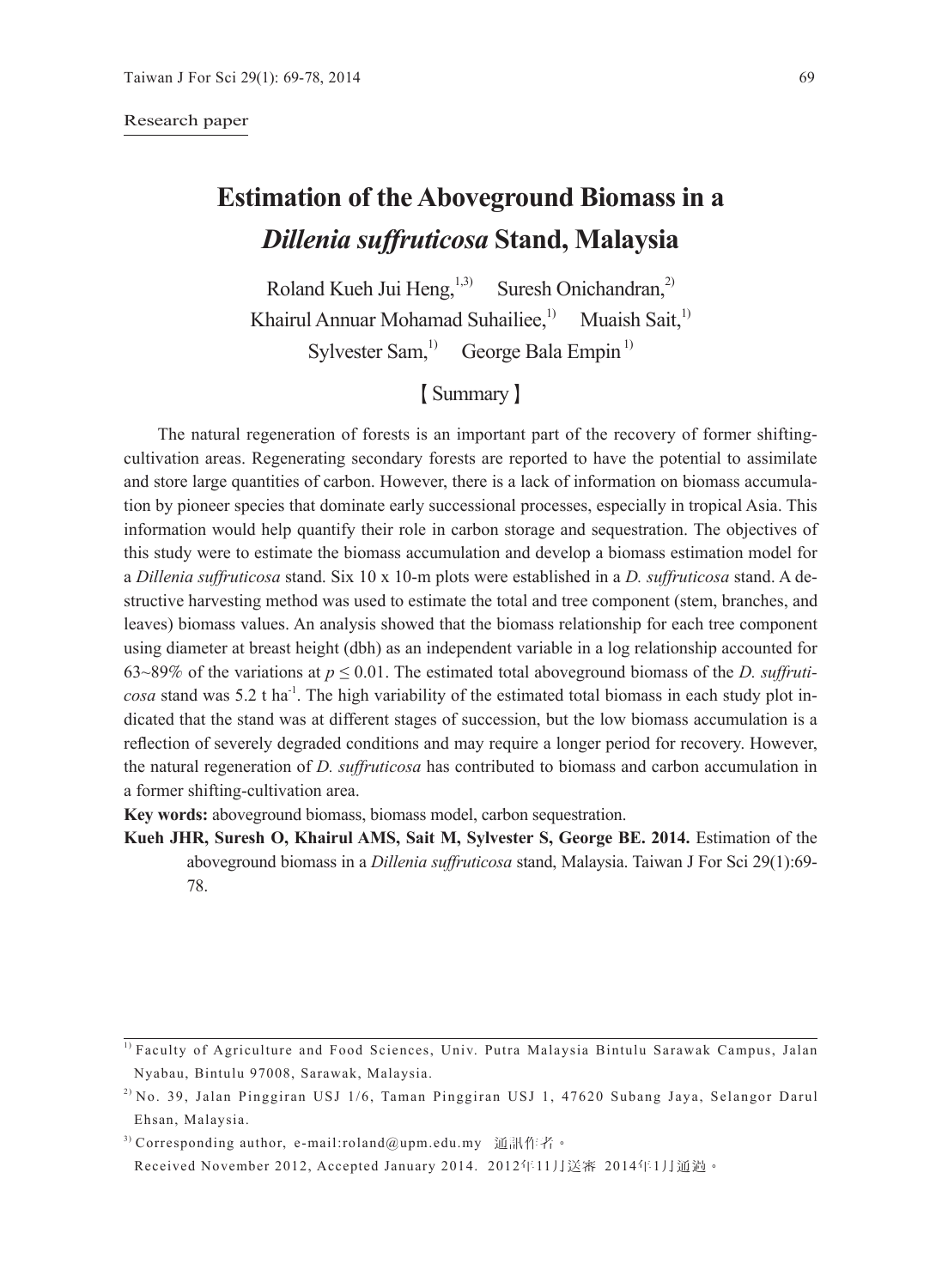#### 研究報告

### 馬來西亞*Dillenia suffruticosa*次生林地上生物量之推估

Roland Kueh Jui Heng,  $^{1,3)}$  Suresh Onichandran,<sup>2)</sup>

Khairul Annuar Mohamad Suhailiee,<sup>1)</sup> Muaish Sait,<sup>1)</sup>

Sylvester Sam,<sup>1)</sup> George Bala Empin<sup>1)</sup>

### 摘 要

森林之天然更新,在以前遊牧開墾地區是很重要的。雖然有報導次生林具有吸收和儲存大量碳 之潛能,但欠缺那些在演替階段初期先驅樹種之生物量累積之資料。此等資料有助於評估次生林在碳 吸存方面之貢獻。本研究之目的為,對*Dillenia suffruticosa*林分進行生物量推估和發展生物量推估模 式。在*D. suffruticosa*林分內設置6個每個面積為10 x 10 m 之樣區。於樣區內進行整株林木和各別部 分(樹幹。枝條和葉)生物量推算。研究結果顯示林木各部位生物量和與胸高直徑關係之對數回歸式, 具有63~89%之變異之解釋力(*p* ≤ 0.01)。*D. suffruticosa*林分每公頃地上總生物量為5.2噸。樣區間地上 總生物量之高度差異顯示林分內各樣區正處在不同之演化階段,但低生物量反映出此林分處於嚴重劣 化,或許需要更久之時間來回復。然而*D. suffruticosa*林分之天然更新的確對遊牧開墾地區生物量和碳 之累積有所貢獻。

關鍵詞:地上生物量、生物量模式、碳吸存。

**Kueh JHR**、**Suresh O**、**Khairul AMS**、**Sait M**、**Sylvester S**、**George BE**。2014。馬來西亞*Dillenia suffruticosa*次生林地上生物量之推估。台灣林業科學29(1):69-78。

#### **INTRODUCTION**

Secondary forests are forests which have developed by natural secondary succession on land abandoned after shifting agriculture and logging activities (Chai 1997). The natural regeneration of forests is an important part of the recovery of former shifting-cultivation areas. Shifting cultivation was reported to have contributed 25% to the carbon emissions in Asia over the past 150 years (Houghton and Hackler 1999). In 2005, the UN's Food and Agricultural Organization (FAO) reported that about 60% of the world's remaining tropical forests are secondary or degraded forests (FAO 2005) compared to 31% as reported by Brown and Lugo (1990) in the 1980s. These figures indicate the increasing and sig-

nificant role of secondary forests in tropical landscapes. The roles of secondary forests were discussed in detail by Brown and Lugo (1990), who stated that secondary forests (i) are an important source of timber and nontimber products, (ii) are a source of medicinal plants, (iii) provide wildlife habitats, (iv) act as reservoirs for biodiversity, and (v) provide ecological services and products to mankind.

The recent Copenhagen Climate Change Summit 2009 reinforced commitments by signatory countries towards the *Kyoto Protocol* and Reducing Emissions from Deforestation and Forest Degradation (REDD) scheme as one of the initiatives to mitigate climate change. Such interest is amplified, as it was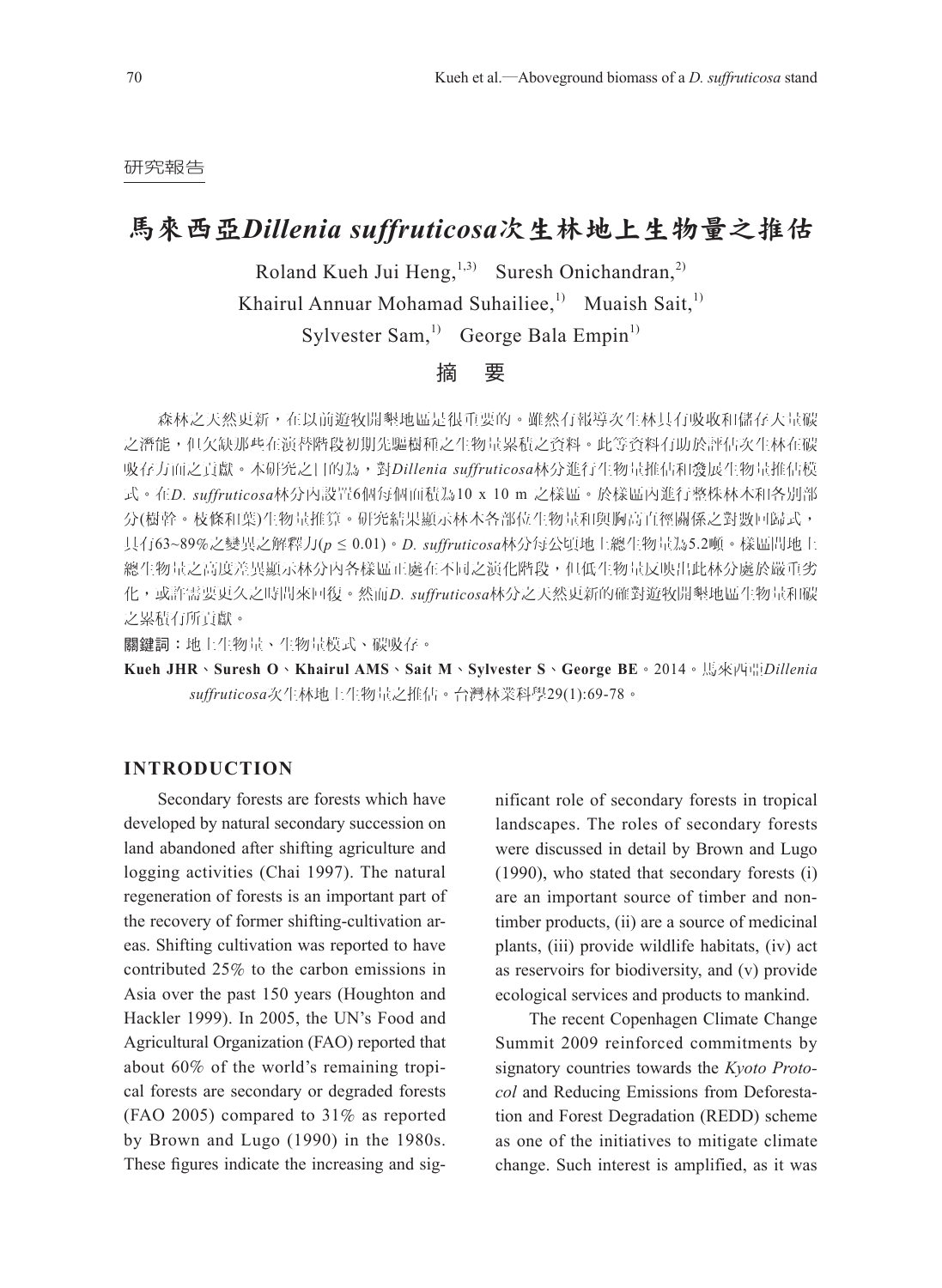reported that 52% of the world's forests are found in the tropical region where deforestation rates are highest (Brown et al. 1996). Therefore, degradation and loss of tropical forests have significant impacts on the global carbon cycle (Silver et al. 2000). Under the REDD initiative, countries are required to report their carbon storage and changes. Therefore, the above- and belowground biomass, litter, dead wood, and soil organic carbon must be monitored (Philip and Haron 2010). Among the methods to determine forest biomass are use of information from forest inventories with regression models and remotesensing techniques (Brown 2002, Houghton 2005).

Development of localized regression models is more accurate but such models are rather limited in tropical regions (Chave et al. 2005, Kenzo et al. 2009a, Van Breugel et al. 2011). In Malaysia, the Pasoh model (Kato et al. 1978) for primary forests has been widely used, while Kenzo et al. (2009a, b) developed a biomass model for logged-over forests. However, localized models should be given consideration as studies conducted by Kenzo et al. (2009a) in a secondary forest of Sarawak, Malaysia found biomass estimates vary between those equations developed for primary forests and early successional secondary forests. This is due to different growth forms and wood densities with different forest structures and floristic compositions (Kenzo et al. 2009a, b).

Tropical forests are known to play an important role in carbon sequestration because of their high carbon storage (Lal and Augustin 2012). Furthermore, regenerating secondary forests were reported to have the potential to assimilate and store large quantities of carbon. This is primarily due to the higher recruitment and growth rate of tree species in these forests compared to primary forest tree

species (Whitmore 1986, Swaine and Agyeman 2008). Therefore, communities of pioneer species could significantly contribute to carbon sequestration during the early stages of forest recovery. The shift from a secondary forest of pioneers to a primary forest of climax species is termed succession. The successional process has 4 stages: pioneer, young secondary, old secondary, and primary (Kruk et al. 1988).

*Dillenia suffruticosa* or simpoh air (Dilleniaceae) was selected for this study because it is commonly found in pioneer species communities. The presence of this species is also a sign of forest degradation. *Dillenia suffruticosa* was found to be growing with *Trichospermum kurzii*, *Gochidion lutescens*, *Macaranga* spp., *Pithecellobium jiringa*, and *Vitex pubescens* (Chai 1997), whereas on degraded lands in Singapore, *D. suffruticosa* was found growing with *Adinandra dumosa*, *Fagraea fragrans*, *Myrica esculenta*, *Ploiarium alternifolium*, *Rhodamnia cinerea*, and *Rhodomyrtus tomentosa* (Corlett 1991). Hattori et al. (2005) reported that *Dillenia* species were found growing with *Macaranga* spp., *Ficus* spp., *Glochidion* sp., *Callicarp*a sp., and *Artocarpus* sp. in a regenerating secondary forest in Sarawak. The species is distributed in Malaysia, Indonesia (Sumatra and Java), and Sri Lanka (Staples et al. 2000). Among the uses of this species are (i) wrapping food by using the large leaves, (ii) indicating the presence of groundwater due to the deep tap roots, (iii) formulating traditional medications for wounds, and (iv) using the fruit pulp as hair shampoo. It is a medium-sized tree (Ng 1983), but the timber is not useful because it is twisted and very hard (Corner 1997).

The lack of information on the biomass of early successional forests in this region, particularly in Sarawak, limits our understanding of the role of pioneer species as carbon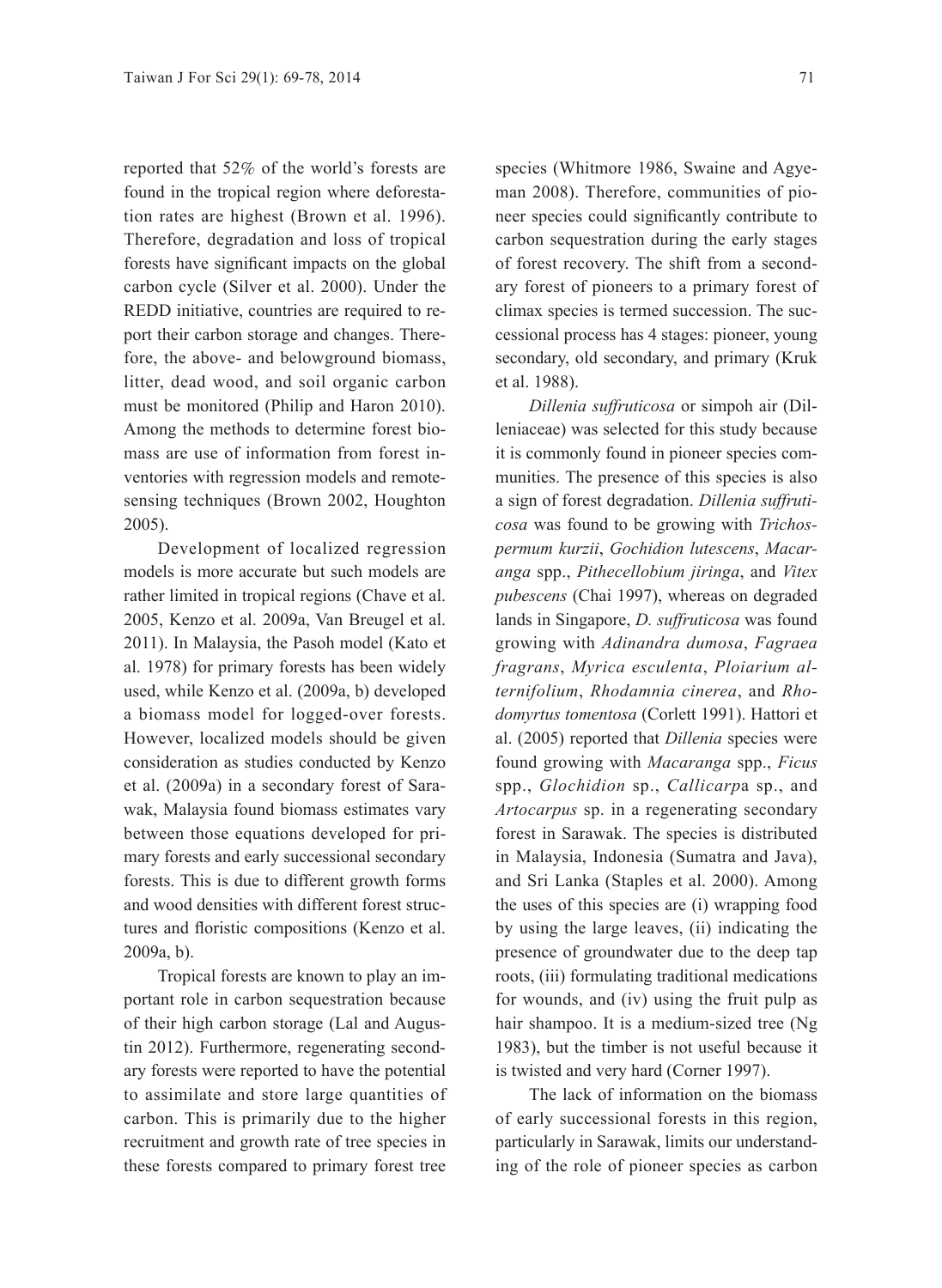sources and sinks. Several researchers, such as Ewel et al. (1983), reported the biomass of 4.5- and 9.5-yr-old secondary forests in Sabal Forest Reserve, Sarawak, Malaysia, while Chai (1997) reported on 10- and 14-yrold secondary forests in Semengok, Sarawak, Malaysia. Lim and Basri (1985) reported on the biomass of a naturally regenerating secondary forest in Sibu, Sarawak, Malaysia. Kenzo et al. (2009a, b, 2010) reported on the biomass of a logged-over forest in Sarawak, Malaysia. With insufficient biomass information on *D. suffruticosa* and no localized biomass estimation model, this research is important for gathering information that can facilitate the quantification of the role of this species in carbon sequestration and its contribution to mitigating climate change. The objectives of this study were to estimate the aboveground biomass of a *D. suffruticosa* stand and develop a biomass estimation model.

#### **MATERIALS AND METHODS**

This study was conducted in 2008 at a secondary forest on the Univ. Putra Malaysia Bintulu Sarawak Campus, Sarawak, Malaysia (3°12'N, 113°3'E). Shifting cultivation was formerly practiced in the area, and it has been naturally regenerating since 1987. Climatic information for a 6-yr period (2006~2011) was obtained from the Bintulu Meteorological Station, Malaysia. The average monthly rainfall recorded at the Bintulu Meteorological Station was 193.2 mm, while the average monthly relative humidity was 86.5%. The average annual recorded rainfall over 6 yr was 2318.7 mm. The area receives the highest rainfall in October to January. The average monthly air temperature was 27.5℃. The mean relative humidity is also consistent throughout the year (82.8~86.7%). Soils of the study sites are Ultisols (Nyalau and Bekenu Series) and are well drained.

Six research plots (10 x 10 m) were established in a *D. suffruticosa* stand. Smallsized plots were used as there are restrictions on felling trees. The small study plots also represented different successional stages. Van Breugel et al. (2011) suggested that small plots at various successional stages in secondary forests would be more representative and better reflect the variability of the biomass stock in the overall forest area. All stands in all study plots were enumerated. The distribution of the diameter size class was right-skewed which indicated that the study plots were in an early stage of forest recovery (Fig. 1).

A destructive harvesting method was used, as such a protocol has been widely used by many researchers such as Kenzo et al. (2009a, b) and Basuki et al. (2009) to estimate the total biomass. From a field survey, all trees  $(n = 27)$  in the study plots were harvested, and their biomass was measured. The harvested trees ranged 5.0~9.1 cm in diameter and 8.3~13.7 m in height. After felling, all trees were divided into main stem, branches, and leaves in the field. The fresh weight of



**Fig. 1. Distribution of diameter size classes in the study plots.**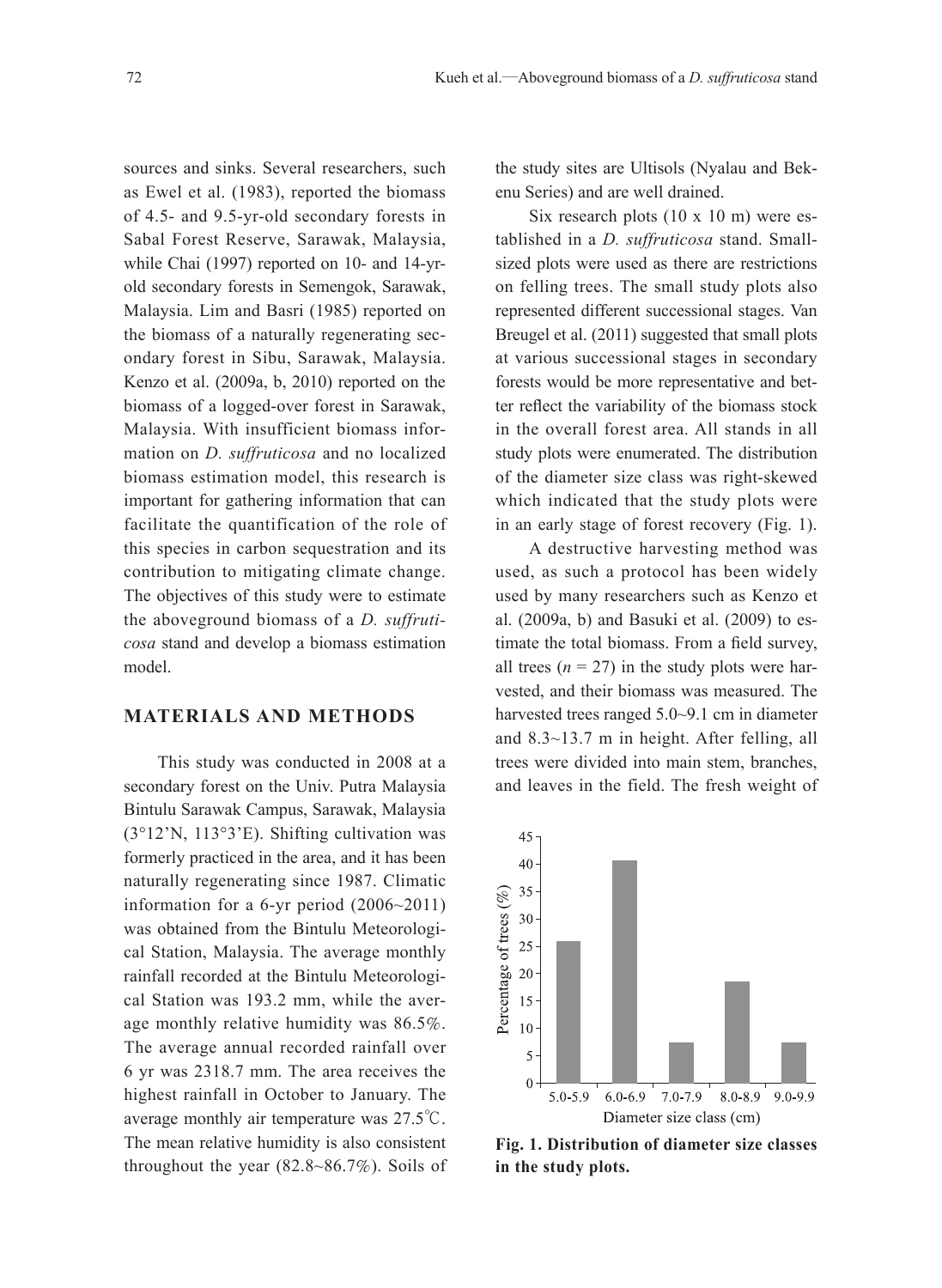each of the tree components was measured in the field, and then representative samples were dried at 105℃ in an oven until they reached a constant weight.

In the regression analysis, the diameter at breast height (dbh and  $dbh<sup>2</sup>$ ) was tested as an independent variable. Power functions from a linear regression of log-transformed data using the model of  $Log(y) = Log(a) + bLog(x)$ was developed. Y is the biomass (kg), x is the dbh, and a and b are regression constants. Data were analyzed using SPSS 16.0 for Windows (SPSS, Chicago, IL, USA). Back-transformed biomass estimates were multiplied by a correction factor (CF) =  $e^{0.5*MSE}$ , where MSE is the mean squared error of the regression model (Sprugel 1983).

#### **RESULTS**

#### **Biomass allometric model**

When correlated to the dbh on a loglog basis, the biomass of the tree components and of the entire tree gave regressions with adjusted correlation coefficients (adjusted  $r^2$ ) of  $0.63$ ~0.89 compared to dbh<sup>2</sup> as an independent variable with adjusted  $r^2$  of 0.68~0.85 (Table 1). Both models showed lower  $r^2$  values of 0.632 and 0.678 for the leaf component compared to the main stem  $(r^2 \text{ of } 0.749 \text{ and }$ 0.804) and branch components  $(r^2 \text{ of } 0.758)$ and 0.828). Both intercepts and constants were highly significant at  $0.01\%$  ( $n = 27$ ). The MSE improved in the dbh variable model that ranged 0.002~0.013 compared to the dbh<sup>2</sup> variable model that ranged  $0.003~0.018$ . The CF was included in both models with a range of 1.001~1.007 to improve the model reliability.

#### **Aboveground biomass estimation**

The estimated aboveground biomass showed wide variations among the study plots, ranging 8.3~105.3 kg with basal areas that ranged  $0.28 \times 10^{-2}$   $\sim$  3.48 x  $10^{-2}$  m<sup>2</sup>. The total aboveground biomass was  $5.2$  t ha<sup>-1</sup>, while the basal area was  $1.7 \text{ m}^2$  ha<sup>-1</sup> (Table 2). The distribution of total biomass among the diameter size classes showed high variability. Of the total biomass, 35 and 23% were respectively contributed by the diameter size classes of 6.0~6.9 and 8.0~8.9 cm (Fig. 2). The contributions of the tree component biomass to the total biomass were in the order of main stem > branches > leaves. A high proportion of wood partitioning (90.1%) was found in

Table 1. Results of regression analyses  $[Log(Y) = Log(a) + bLog(X)]$  for predicting the **biomass of various plant parts from the diameter at breast height (dbh) using data from all felled trees**

| Y              | X                | No. of trees | $a \left( \pm SE \right)$            | $b \left( \pm SE \right)$ | Adjusted $r^2$ | <b>MSE</b> | CF      |
|----------------|------------------|--------------|--------------------------------------|---------------------------|----------------|------------|---------|
| <b>Stem</b>    | dbh              | 27           | $-1.658**+0.234$                     | $2952**+0284$             | 0.805          | 0.013      | 1 0 0 7 |
| biomass (kg)   | dbh <sup>2</sup> | 27           | $-1.604**+0.209$                     | $1.447**+0.163$           | 0.749          | 0.018      | 1.001   |
| <b>Branch</b>  | dbh              | 27           | $-0.362**+0.082 \quad 1.120**+0.100$ |                           | 0.828          | 0.002      | 1 0 0 1 |
| biomass $(kg)$ | dbh <sup>2</sup> | 27           | $-0.393**+0.063$                     | $0.576**+0.105$           | 0.758          | 0.003      | 1.002   |
| Leaf biomass   | dbh              | 27           | $-1.032**+0.150$                     | $1.227**+0.182$           | 0.632          | 0.006      | 1.003   |
| (kg)           | dbh <sup>2</sup> | 27           | $-1.306** \pm 0.135$                 | $0.611**+0.082$           | 0.678          | 0.004      | 1.002   |
| Total          | dbh              | 27           | $-0.695**+0.121$                     | $2.097**+0.147$           | 0.886          | 0.004      | 1.002   |
| biomass $(kg)$ | dbh <sup>2</sup> | 27           | $-0.754**+0.145$                     | $1.085**+0.088$           | 0.853          | 0.005      | 1.003   |

 $r^2$ , coefficient of determination; SE, standard error; MSE, mean squared error; CF, correction factor.  $* p \leq 0.05$ ,  $* p \leq 0.01$ .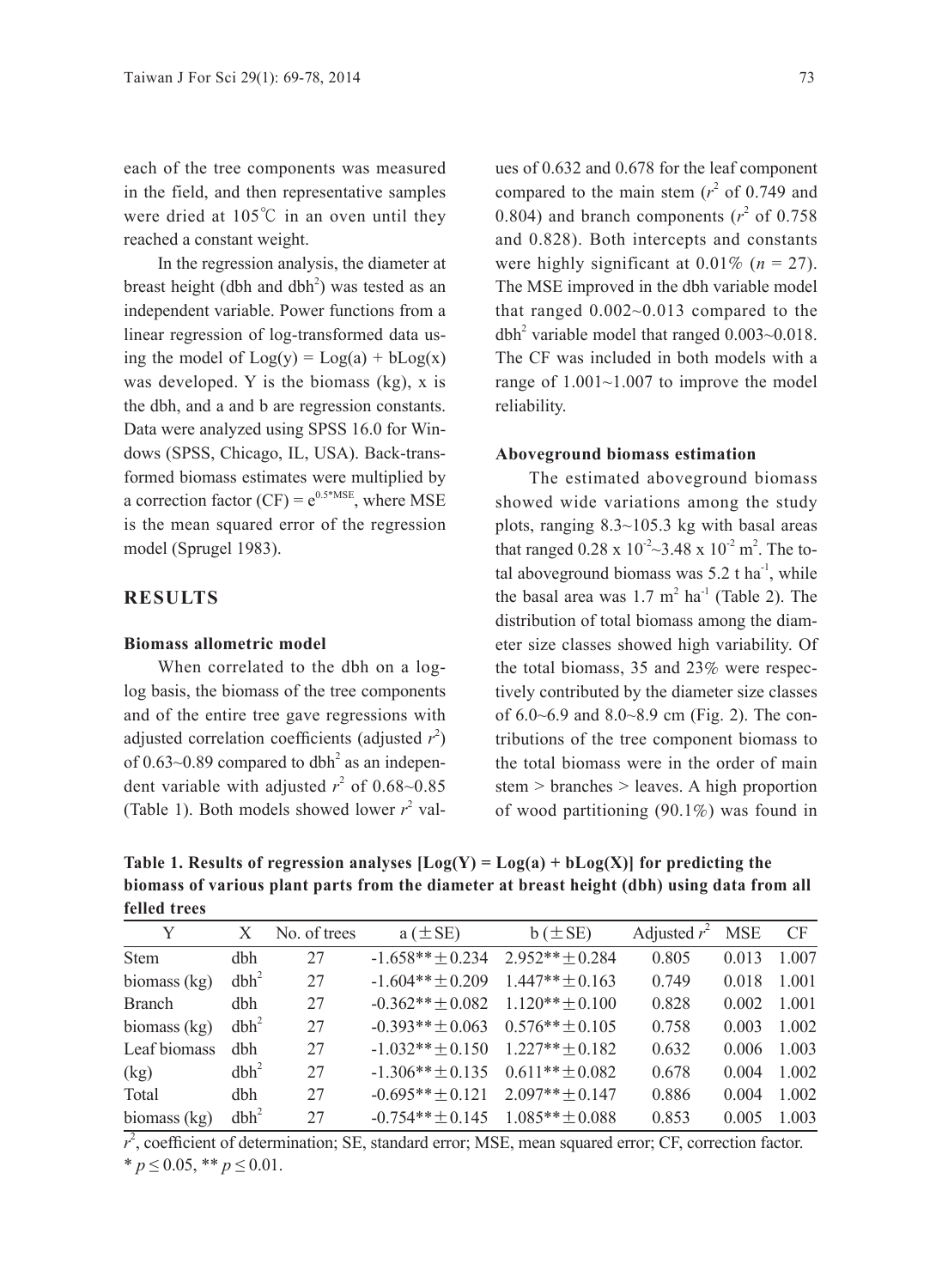|                                    |                  | $\circ$       | . .                             |                       |                                                                     |
|------------------------------------|------------------|---------------|---------------------------------|-----------------------|---------------------------------------------------------------------|
| Plot                               |                  | Total biomass | $Mean \pm SE$                   | Basal area            | $Mean \pm SE$                                                       |
|                                    | $\boldsymbol{n}$ | (kg)          | (kg)                            | (m <sup>2</sup> )     | (m <sup>2</sup> )                                                   |
|                                    |                  | 17.7          | $8.8 \pm 1.2$                   |                       | $0.54 \times 10^{-2}$ $0.27 \times 10^{-2} \pm 0.05 \times 10^{-3}$ |
| $\overline{2}$                     |                  | 8.3           | $8.3 \pm 0.0$                   |                       | $0.28 \times 10^{-2}$ 0.28 x $10^{-2} \pm 0.0$                      |
| 3                                  | 8                | 85.2          | $10.6 \pm 1.8$                  |                       | $2.62 \times 10^{-2}$ 0.33 x $10^{-2} \pm 0.45 \times 10^{-3}$      |
| 4                                  | 3                | 60.4          | $20.1 \pm 0.5$                  |                       | $1.89 \times 10^{-2}$ 0.63 x $10^{-2} \pm 0.19 \times 10^{-3}$      |
|                                    | 3                | 34.6          | $11.5 \pm 2.1$                  |                       | $1.14 \times 10^{-2}$ 0.38 x $10^{-2} \pm 0.79 \times 10^{-3}$      |
| 6                                  | 10               | 105.3         | $10.5 \pm 1.0$                  |                       | 3.48 x $10^{-2}$ 0.35 x $10^{-2} \pm 0.36$ x $10^{-3}$              |
| Total (kg $0.06 \text{ ha}^{-1}$ ) | 27               | 311.5         | Total $(m^2 0.06 \text{ ha}^1)$ | $9.96 \times 10^{-2}$ |                                                                     |
| Total $(t \text{ ha}^{-1})$        |                  | 5.2           | Total $(m^2 ha^{-1})$           | 1.65                  |                                                                     |
|                                    |                  |               |                                 |                       |                                                                     |

**Table 2. Biomass distributions among the study plots**

SE, standard error; *n*, number of trees sampled.



**Fig. 2. Distribution of biomass values** 

this species compared to the leaf component (Fig. 3).

#### **DISCUSSION**

In this study, we found it was possible to develop a biomass allometric model based on the dbh as the independent variable. The dbh variable model exhibited higher regression coefficients compared to the dbh<sup>2</sup> variable model. In addition, the former model had lower MSEs of 0.002~0.013 which indicated



**among different diameter size classes. Fig. 3. Proportions of biomass values among the different tree components.**

a more-reliable model compared to the latter model. Hence, the single independent variable of dbh would preferably be used to estimate the biomass in this study. The use of dbh as an independent variable is especially easy for estimating tree characteristics in the field. This simple model was used by several researchers such as Hashimoto et al. (2004) and Heryati et al. (2011). A single variable (dbh only) used in developing the allometric model is more practical, simple, and economic (Onyekwelu 2007).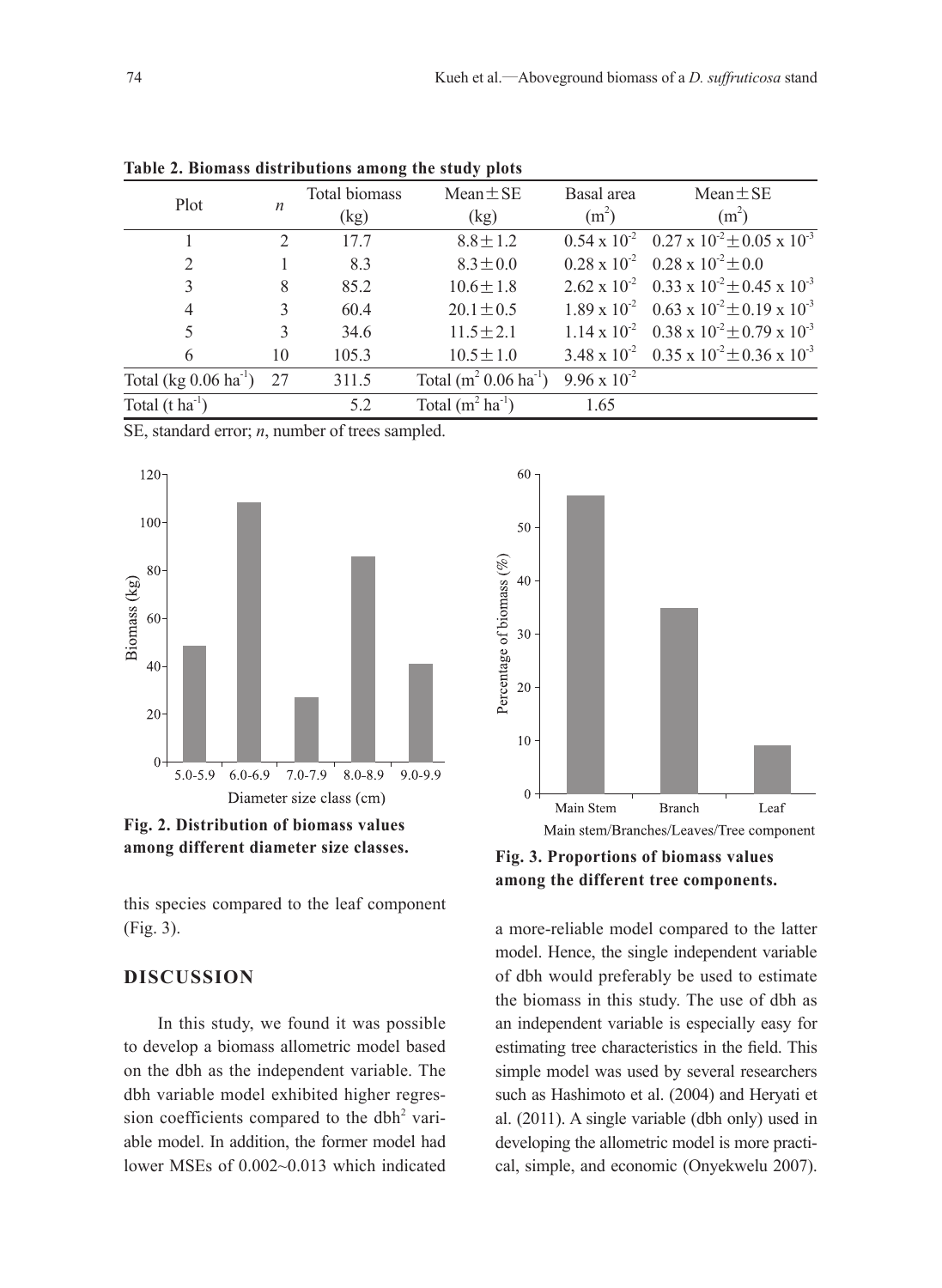The high variations reported for the biomass of each tree component and total biomass indicated that there is great variability in the stem size and also high heterogeneity in the field. The high proportion of wood partitioning  $(90.1\%)$  showed that this species can provide a sufficient supply of woody materials. Many researchers from other study sites suggested that a higher proportion of biomass was found in stems, and it increased with tree size (Montagu et al. 2005) and age (Son et al. 2001), while stem density would affect the allocation of branch biomass (Munoz et al. 2008). High variations in the leaf biomass are not surprising, as this species is a shrub and has multiple leaders. In addition, a study by Kenzo et al. (2009a) in a Sarawak secondary forest found that large plasticity in the allocation of leaf characters with ontogeny and environmental conditions may appear as variations of leaf allometric relationships. The results of wide variations in total biomass among the study plots indicated that this *D. suffruticosa* stand is at different stages of succession. This is also typical of a regenerating secondary forest which is characterized by a high density of smaller trees with low biomass (Brown and Lugo 1990).

The results obtained in this study were extrapolated to a hectare for the purpose of comparison. The total biomass obtained was 5.2 t

 $ha^{-1}$ . This value is slightly lower than values reported for secondary forests that ranged  $6.2 \sim 118.8$  t ha<sup>-1</sup> (Table 3). The lower value suggests that the study area was severely degraded and disturbed. Lim and Basri (1985) found that areas dominated by *Imperata cylindrical* and *Pteridium* spp. had low biomass of 6.2 t ha<sup>-1</sup> compared to 21 t ha<sup>-1</sup> in an upland area with high numbers of larger-sized trees. Soils of the study site are Ultisols which are known for their low fertility and high acidity. In addition, they have a sandy loam texture with a low water-holding capacity and high erodibility. Therefore, it is best if the area remains covered by natural vegetation (Paramananthan 2000). The study site is a former shifting-cultivation area, and regenerating *D. suffruticosa* exhibited low biomass accumulation after 20 yr. This suggests that the study site will require a longer period for natural recovery. The period of tropical forest recovery after a disturbance was estimated to be 50~80 (Brown and Lugo 1990), 73 (Hughes et al. 1999), >100 (Kruk et al. 1988), 150~200 yr (Richards 1996), and even centuries (Whitmore 1991).

By making the assumption that 50% of the biomass is carbon (Basuki et al. 2009), the estimated total aboveground carbon accumulated was  $2.6$  t ha<sup>-1</sup>. Carbon that accumulated in the *D. suffruticosa* stand was higher compared to that of grassland/fallow land as

|    | No. Forest type/Location                                           | Total biomass         | Reference                  |  |
|----|--------------------------------------------------------------------|-----------------------|----------------------------|--|
|    |                                                                    | $(t \text{ ha}^{-1})$ |                            |  |
|    | 4.5-yr-old secondary forest, Sarawak, Malaysia                     | 54.0                  | Ewel et al. (1983)         |  |
| 2  | 9.5-yr-old secondary forest, Sarawak, Malaysia                     | 39.0                  | Ewel et al. (1983)         |  |
| 3. | Secondary forest, Sibu, Sarawak, Malaysia                          | 6.2                   | Lim and Mohd. Basri (1985) |  |
| 4  | 1-yr-old secondary forest, Sebubu, Kalimantan, Indonesia           | $8.0 \sim 10.0$       | Hashimoto et al. (2004)    |  |
| 5. | 10-12-yr-old secondary forest, Sebubu, Kalimantan, Indonesia       | $45.0 - 56.0$         | Hashimoto et al. (2004)    |  |
| 6  | 4-yr-old secondary forest, Niah Forest Reserve, Sarawak, Malaysia  | 21.4                  | Kenzo et al. $(2010)$      |  |
|    | 17-yr-old secondary forest, Niah Forest Reserve, Sarawak, Malaysia | 118.8                 | Kenzo et al. $(2010)$      |  |
| 8  | Dillenia suffruticosa stand, Bintulu, Sarawak, Malaysia            | 5.2                   | This study                 |  |

|  |  |  | Table 3. Distribution of forest biomass estimates among different forest types |  |  |
|--|--|--|--------------------------------------------------------------------------------|--|--|
|  |  |  |                                                                                |  |  |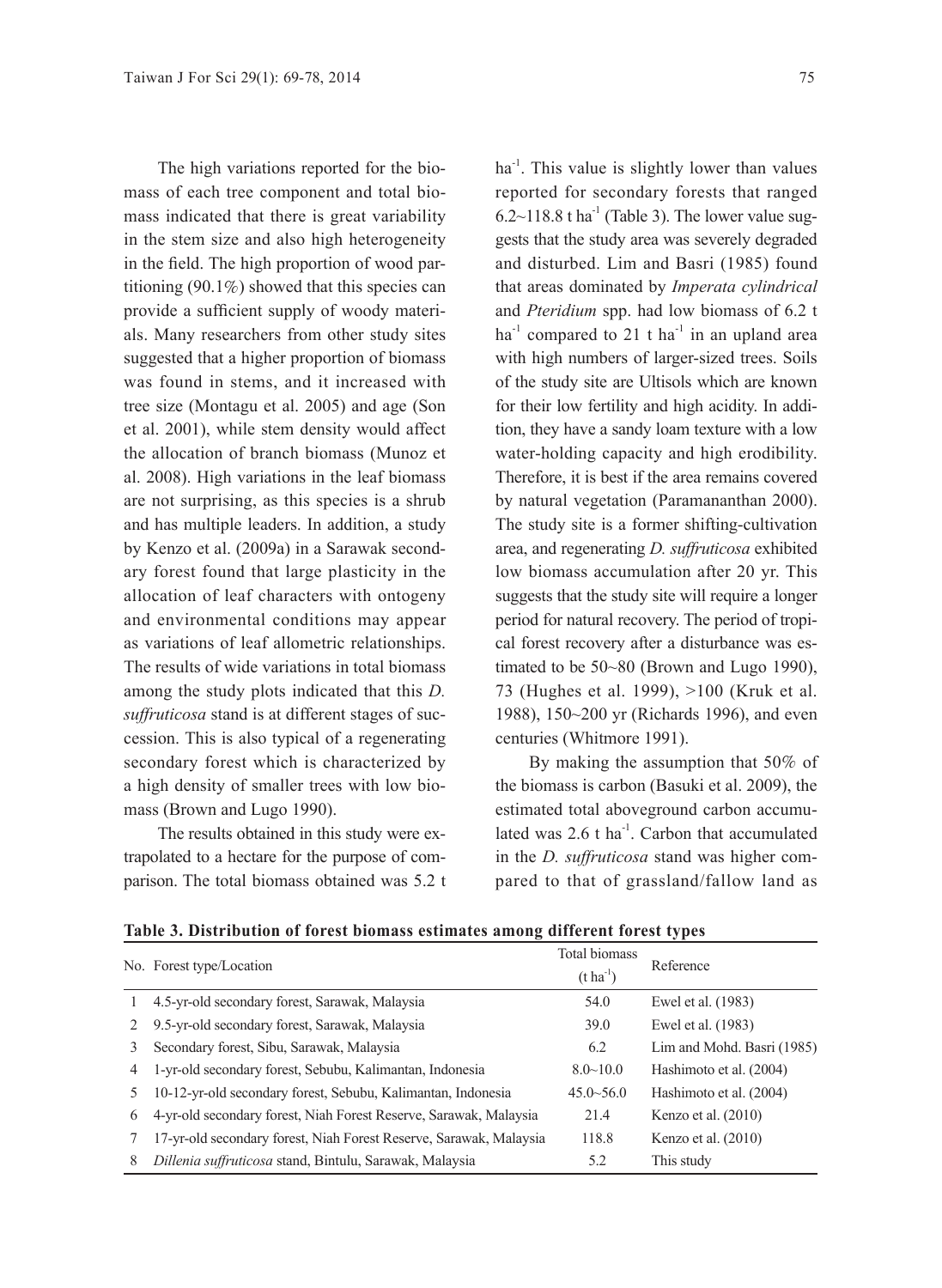reported by Hashimoto et al. (2004) where grasslands dominated by alang-alang accumulated biomass of  $1.98 - 5.1$  t ha<sup>-1</sup> which accumulated carbon of about  $0.1 \sim 2.6$  t ha<sup>-1</sup>. The natural regeneration of this *D. suffruticosa* stand has promoted the recovery of the biomass and carbon-storage capacity in a former shifting-cultivation area. The information from this study provides a reference and understanding of the trends of biomass and carbon recovery and quantifies the role of this species in carbon sequestration which can contribute to mitigating climate change.

#### **CONCLUSIONS**

The recovery of woody tree species is important in natural succession. This facilitates aboveground biomass recovery, and hence acts as a carbon sink in a former shifting-cultivation area. *Dillenia suffruticosa* stands could play an important role in carbon storage and sequestration in early successional stages. Long-term monitoring is essential to enhance our understanding of trends and recovery of biomass and carbon accumulation in naturally regenerating forests. It was concluded that it is possible to develop an allometric biomass model for *D. suffruticosa*  stands. Different stand biomass values and proportions among the tree components can be used as an indicator to determine the stages of forest recovery. The lower biomass that had accumulated at the study sites indicated that the forest was severely degraded and has yet to recover. Despite this, the natural regeneration of this *D. suffruticosa* stand has contributed to biomass and carbon accumulation in a former shifting-cultivation area.

#### **ACKNOWLEDGEMENTS**

The authors would like to thank the

Univ. Putra Malaysia Bintulu Sarawak Campus (UPMKB) management and staff for their support in implementing this study. We thank the Department of Forestry Science, UPMKB staff for their assistance during fieldwork.

#### **LITERATURE CITED**

**Basuki TM, Van Laake PE, Skidmore AK, Hussin YA. 2009.** Allometric equations for estimating the above-ground biomass in tropical lowland dipterocarp forests. For Ecol Manage 257:1684-94.

**Brown S. 2002**. Measuring carbon in forests: current status and future challenges. Environ Pollut 116:363-72.

**Brown S, Lugo AE. 1990.** Tropical secondary forests. J Trop Ecol 6:1-32.

**Brown S, Sayant J, Cannell M, Kauppi PE. 1996.** Mitigation of carbon emissions to the atmosphere by forest management. Commonw For Rev 75:80-91.

**Chai FYC. 1997.** Above-ground biomass estimation of a secondary forest in Sarawak. J Trop For Sci 9:359-68.

**Chave J, Andalo C, Brown S, Cairns MA, Chambers JQ, Eamus D, et al. 2005.** Tree allometry and improved estimation of carbon stocks and balance in tropical forests. Oecologia 145:87-99.

**Corlett RT. 1991.** Plant succession on degraded land in Singapore. J Trop For Sci 4(2):151-61. **Corner EJH. 1997.** Wayside trees of Malaya. Volume 1. Kuala Lumpur, Malaysia: Malayan Nature Society. 436 p.

**Ewel J, Chai P, Lim MT. 1983.** Biomass and floristics of three young second-growth forests in Sarawak. Malays For 46(3):348-64.

**FAO. 2005.** Global forest resources assessment 2005: progress towards sustainable forest management. FAO Forestry Paper 147. Rome, Italy: Food and Agriculture Organization (FAO) of the United Nations. 315 p.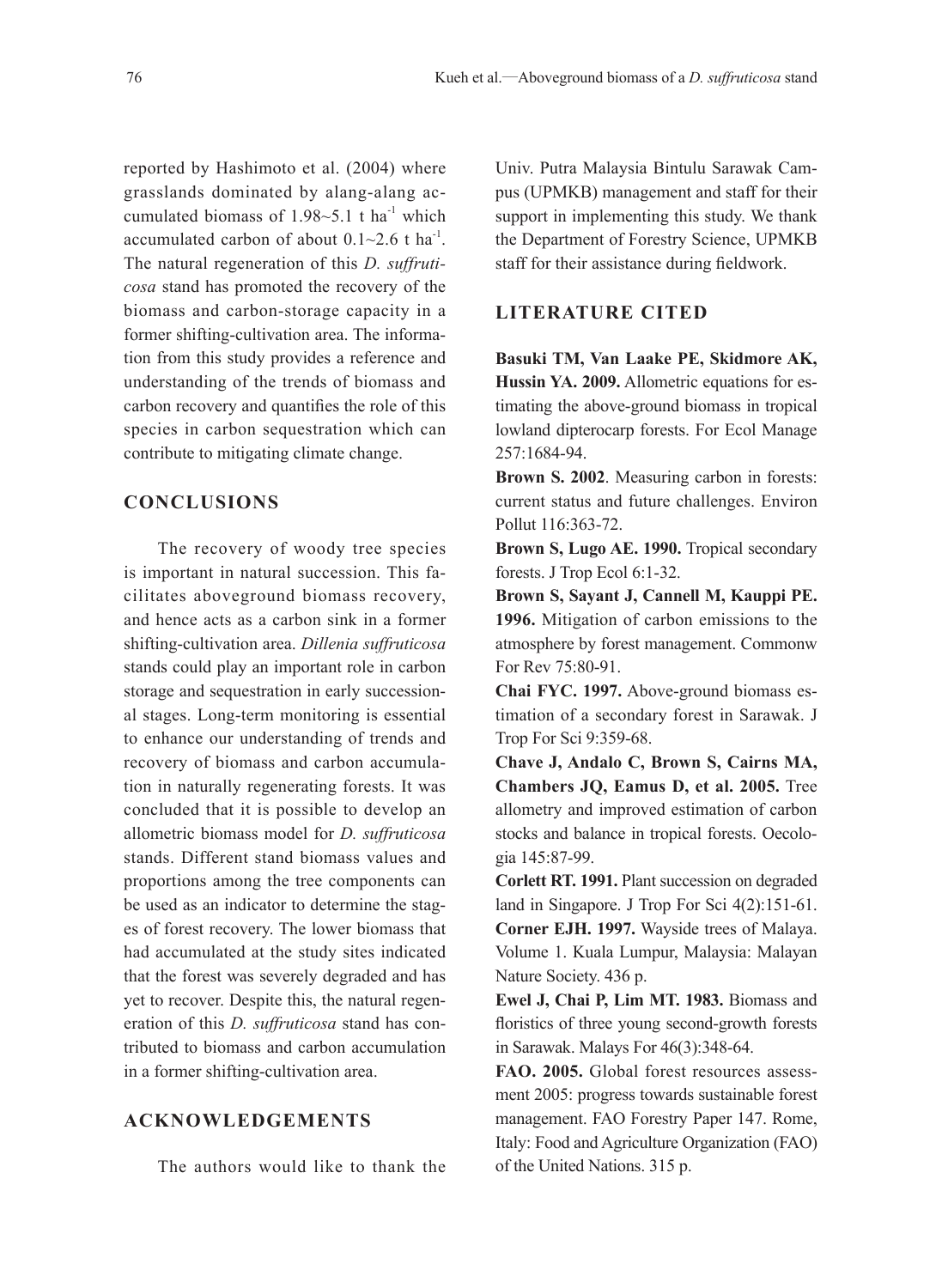**Hashimoto T, Tange T, Masumori M, Yagi H, Sasaki S, Kojima K. 2004.** Allometric equations for pioneer tree species and estimation of the aboveground biomass of a tropical secondary forest in East Kalimantan. Tropics 14:123-30.

**Hattori D, Sabang J, Tanaka S, Kendawang JJ, Ninomiya I, Sakurai K. 2005.** Soil characteristics under three vegetation types associated with shifting cultivation in a mixed dipterocarp forest in Sarawak, Malaysia. Soil Sci Plant Nutr 61(2):231-41.

**Heryati Y, Arifin A, Mahat MN, Hazandy A-H, Jusop S, Majid NM, et al. 2011.** Assessing forest plantation productivity of exotic and indigenous species on degraded secondary forests**.** Am J Agric Biol Sci 6(2):201-8.

**Houghton RA. 2005.** Aboveground forest biomass and the global carbon balance. Glob Change Biol 11:945-58.

**Houghton RA, Hackler JL. 1999.** Emissions of carbon from forestry and land-use change in tropical Asia. Glob Change Biol 5:481-92.

**Hughes RF, Kauffman JB, Jaramillo-Luque VJ. 1999.** Biomass, carbon, and nutrient dynamics of secondary forests in a humid tropical region of Mexico. Ecology 80:1892-907.

**Kato R, Tadaki Y, Ogawa H. 1978.** Plant biomass and growth increment studies in Pasoh Forest. Malay Nat J 30(2):211-24.

**Kenzo T, Furutani R, Hattori D, Kendawang JJ, Tanaka S, Sakurai K, Ninomiya I. 2009a.** Allometric equations for accurate estimation of above-ground biomass in loggedover tropical rainforests in Sarawak, Malaysia. J For Res 14:365-72.

**Kenzo T, Ichie T, Hattori D, Itioka T, Handa C, Ohkubo T, et al. 2009b.** Development of allometric relationships for accurate estimation of above- and below-ground biomass in tropical secondary forests in Sarawak, Malaysia. J Trop Ecol 25:371-86.

**Kenzo T, Ichie T, Hattori D, Kendawang JJ, Sakurai K, Ninomiya I. 2010.** Changes in above- and belowground biomass in early successional tropical secondary forests after shifting cultivation in Sarawak, Malaysia. For Ecol Manage 260:875-82.

**Kruk R, Jacobs M, Oldeman RAA. 1988.** The tropical rain forest: a first encounter. Berlin: Springer-Verlag. 295 p.

**Lal R, Augustin B. 2012.** Carbon sequestration in urban ecosystems. New York: Springer. 396 p.

**Lim MT, Basri MH. 1985.** Biomass accumulation in a naturally regenerating lowland secondary forest and an *Acacia mangium* stand in Sarawak. Pertanika 8(2):237-42.

**Montagu KD, Duttmer K, Barton CVM, Cowie AL. 2005.** Developing general allometric relationships for regional estimates of carbon sequestration-an example using *Eucalyptus pilularis* from seven contrasting sites. For Ecol Manage 204:113-27.

**Munoz F, Rubilar R, Espinosa M, Cancino J, Toro J, Herrera M. 2008.** The effect of pruning and thinning on above ground aerial biomass of *Eucalyptus nitens* (Deane & Maiden) Maiden. For Ecol Manage 255:365-73.

**Ng FSP. 1983.** Tree flora of Malaya. Volume 1. Kuala Lumpur: Longman Malaysia. 471 p.

**Onyekwelu JC. 2007.** Growth, biomass yield and biomass functions for plantation-grown *Nauclea diderrichii* (de Wild) in the humid tropical rainforest zone of south-western Nigeria. Bioresource Technol 98:2679-87.

**Philip E, Haron N. 2010.** REDD and greenhouse gas accounting. In: Shahruddin MI, Joy JP, Tan CT, editors. Reducing emissions from deforestation and forest degradation: the perspective of Malaysia. Bangi, Malaysia: Institute for Environment and Development, Univ. Kebangsaan Malaysia. p 25-30.

**Paramanthan S. 2000.** Soils of Malaysia: their characteristics and identification. Param Agricultural Soil Surveys (M) Sdn. Bhd., Petaling Jaya. 616 p.